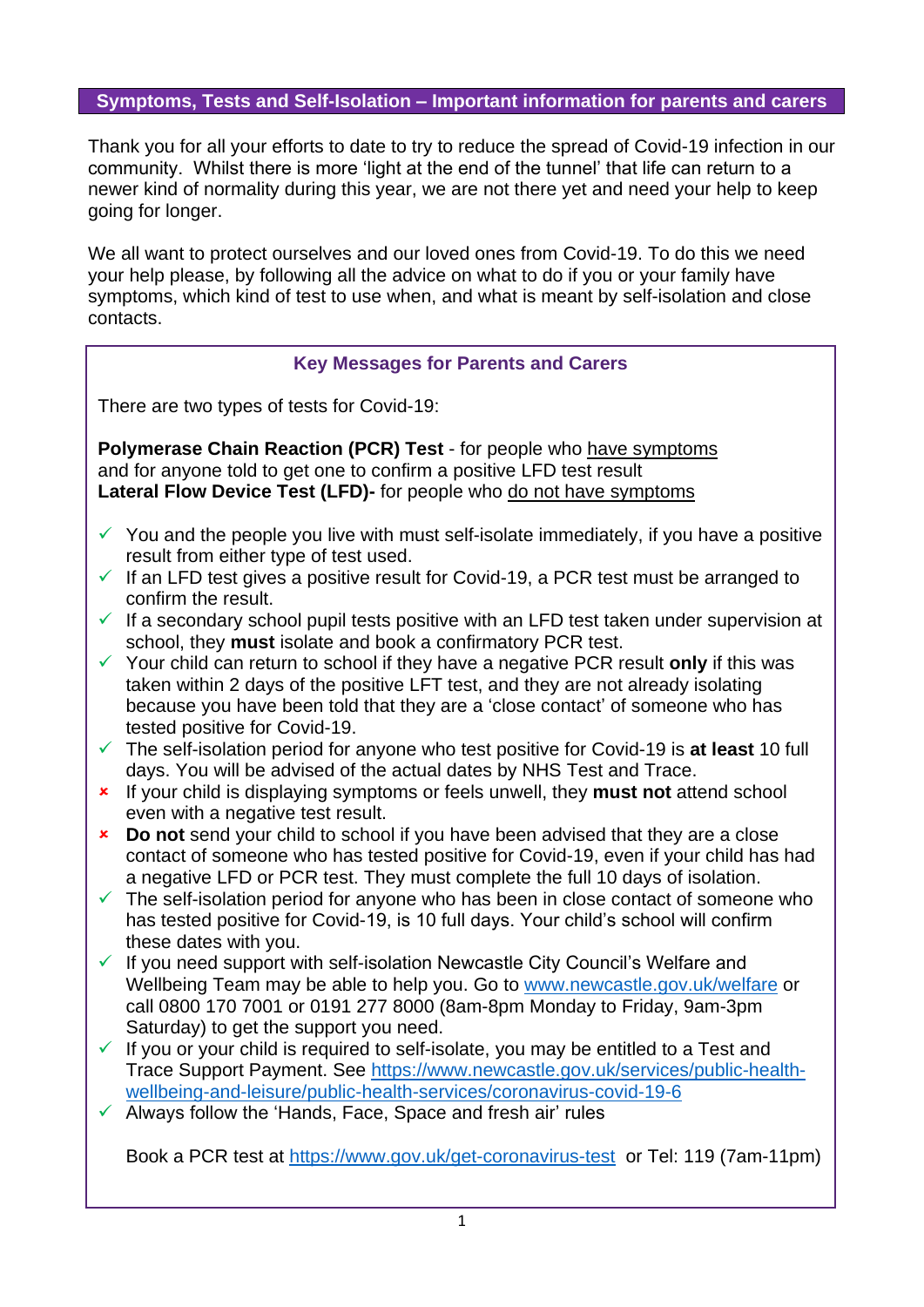**Detailed Information** 

#### **Tests for Covid-19**

There are two types of tests for Covid-19 and it is important to use the correct one.

**Polymerase Chain Reaction (PCR) Test** - for people who have symptoms and for anyone told to get one to confirm a positive LFD test result **Lateral Flow Device Test (LFT)-** for people who do not have symptoms

#### **PCR Tests**

PCR tests are for people who have **symptoms** of coronavirus (Covid-19). A follow up or confirmatory PCR is also required for anyone testing positive through LFD testing.

If you or your family have at least one of these 3 Covid-19 symptoms you must seek a PCR test:

- a high temperature
- a new, continuous cough
- you've lost your sense of smell or taste or it's changed

You can also book a PCR test if you've been asked to get a test by a local council or contact tracers or have tested positive using a LFT.

You can book a free PCR test online at <https://www.gov.uk/get-coronavirus-test> or by telephone 119 (7am – 11pm). You must book a test appointment in advance – you cannot just turn up at a test centre. Most people get their result the next day, but it may take up to 3 days.

If you have symptoms, you and everyone you live with **must** immediately [self-isolate.](https://www.nhs.uk/conditions/coronavirus-covid-19/self-isolation-and-treatment/when-to-self-isolate-and-what-to-do/) Do not leave home until you get your test results, except to post a test kit or to go to the PCR test appointment.

Anyone without any symptoms who has tested positive with a Lateral Flow device **must** book a PCR test to confirm the positive result.

If a negative confirmatory PCR test is obtained by anyone who used an LFD at home, the individual and their household can leave self-isolation.

If a negative confirmatory PCR test is obtained within two days of the positive LFD test taken at a supervised centre (e.g. school), the individual and their household can leave self-isolation. However, if the confirmatory PCR test is taken too late, the individual who received a positive LFD at a supervised centre, and their household, will need to selfisolate for the full 10 days.

#### **Lateral Flow Device Tests**

Lateral flow device tests (LFD) are for people who **do not have symptoms** of Covid-19 (asymptomatic). One in three people who have Covid-19 are asymptomatic.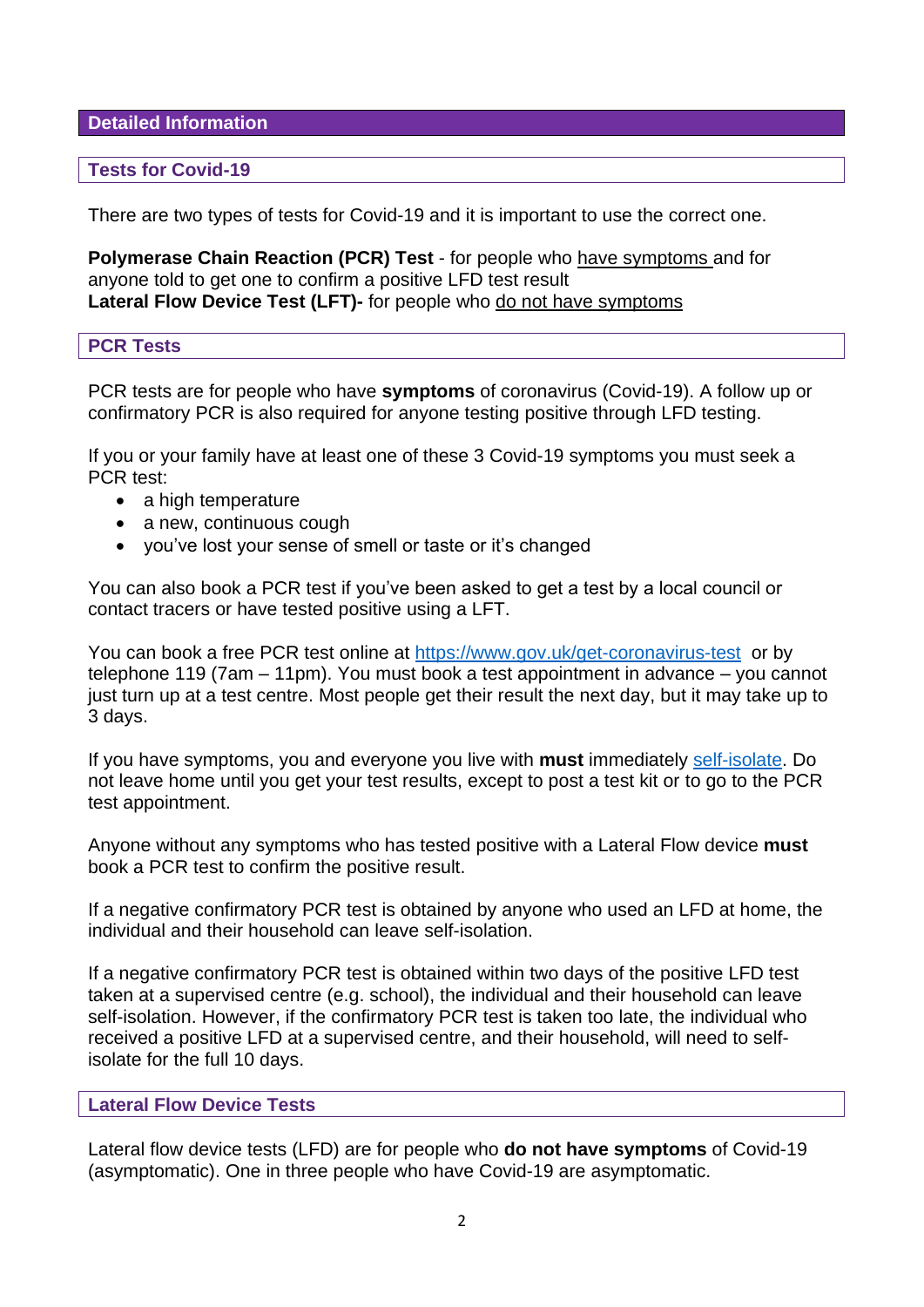LFD testing is an important control measure in helping to protect yourself and others from contracting or transmitting the virus.

**In schools,** LFD's help to identify and isolate staff and pupils, so they do not unknowingly pass on the virus to others. Most secondary school pupils and staff in all types of schools, are taking part in voluntary LFD testing at home twice per week.

**At home**, any adult in England can choose to take part in voluntary LFD testing twice per week. You can find out more about this programme [online.](https://www.gov.uk/order-coronavirus-rapid-lateral-flow-tests) These tests should be used **by adults** in the household only and are **not advised** to be used by primary school aged or younger children.

If the LFD result is **positive** you and everyone you live with must immediately [self-isolate.](https://www.nhs.uk/conditions/coronavirus-covid-19/self-isolation-and-treatment/when-to-self-isolate-and-what-to-do/) You must then get a PCR test to confirm the positive result. **Do not** leave home until you get your test results, except to post a test kit or go to a PCR test appointment.

If a **negative** confirmatory PCR test is obtained by anyone who used an LFD **at home**, the individual and their household can leave self-isolation, returning to school or work.

If a **negative** confirmatory PCR test is obtained by a secondary school pupil within two days of the positive LFD test taken under **supervision at school**, the pupil and their household can leave self-isolation returning to school or work. However, if the confirmatory PCR test is taken too late, the pupil who received a positive LFD at the supervised school centre, and their household, will need to self-isolate for the full 10 days.

However, even with a negative test result, if your your child feels unwell, they **must not** attend school.

## **It is important to note that a negative LFD result does not rule out Covid-19 infection, particularly in the early stages of infection when viral loads are lower. However, LFD testing twice weekly is a reliable measure of infection.**

Anyone displaying symptoms of Covid-19 must arrange to have a PCR test. An LFD **must not** be used on symptomatic people.

Anyone who has been told to self-isolate must **complete the full self-isolation period**, even if they have tested negative with an LFD test during the isolation period.

If you are told by your child's school, that they must self-isolate because they are a close contact of somebody who has tested positive for Covid-19, it is **very important** that they complete the full isolation period. They **must not** return to school during the isolation period even if they have had a negative PCR or LFT test result. This is because it can take 10 days to develop Covid-19.

Further information on testing: [NHS testing information](https://www.nhs.uk/conditions/coronavirus-covid-19/testing-and-tracing/what-your-test-result-means/)

## **Self-Isolation**

Self-isolation is when you **do not leave your home** because you have or might have Covid-19. This helps stop the virus spreading to other people.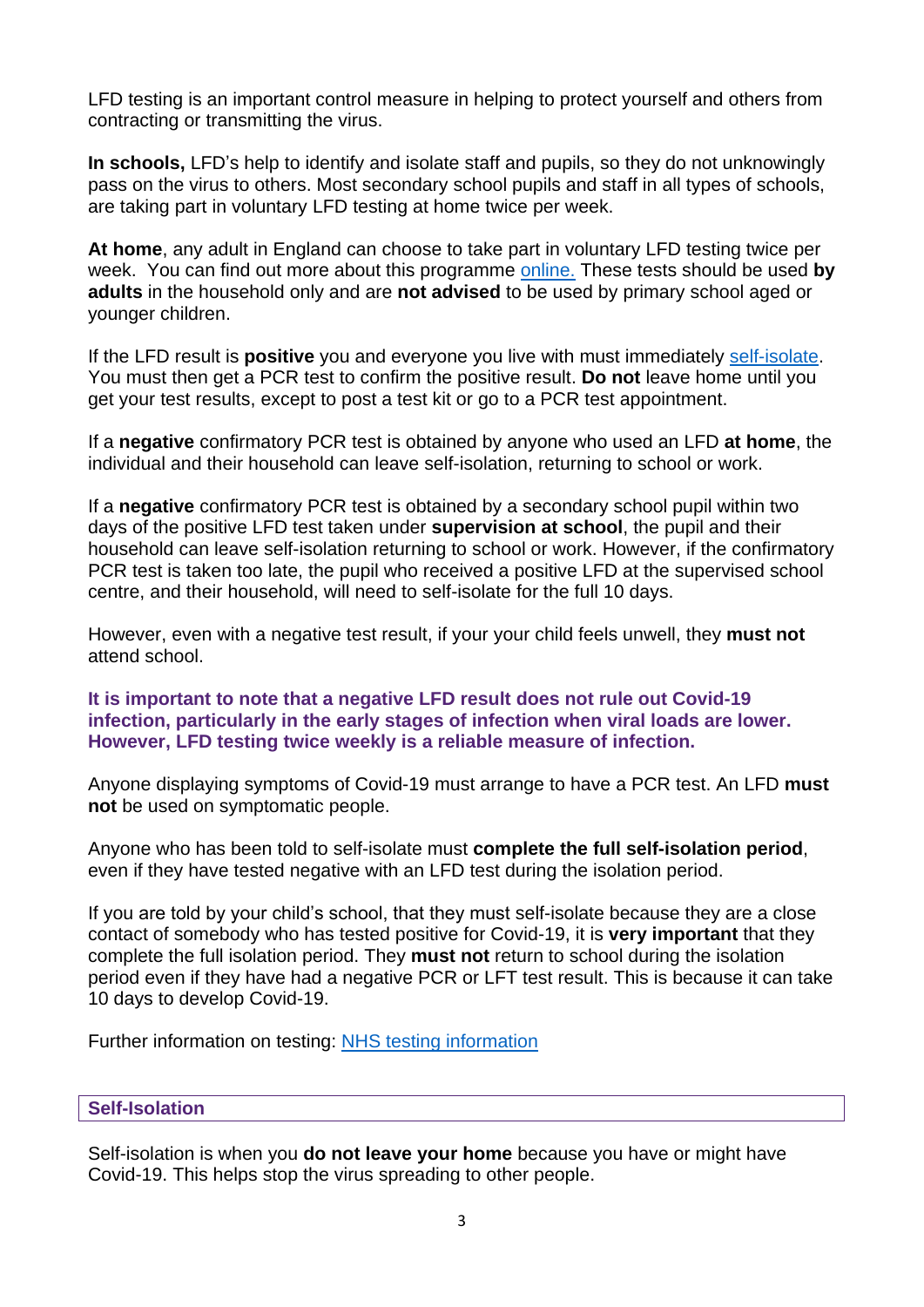It's a legal requirement to self-isolate if you test positive or are told to self-isolate by NHS Test and Trace. You could be fined if you do not self-isolate.

Self-isolate immediately if:

- $\checkmark$  you have any [symptoms of coronavirus](https://www.nhs.uk/conditions/coronavirus-covid-19/symptoms/) (a high temperature, a new, continuous cough or a loss or change to your sense of smell or taste).
- $\checkmark$  you have tested positive for coronavirus.
- $\checkmark$  someone you live with has symptoms or tested positive.
- $\checkmark$  someone in your support bubble has symptoms and you've been in close contact with them since their symptoms started, or during the 48 hours before they started.
- $\checkmark$  someone in your support bubble tested positive and you've been in close contact with them since they had the test, or in the 48 hours before their test.
- ✓ you've been [told](https://www.nhs.uk/conditions/coronavirus-covid-19/testing-and-tracing/nhs-test-and-trace-if-youve-been-in-contact-with-a-person-who-has-coronavirus/) you've been in contact with someone who tested positive
- $\checkmark$  you arrive in the UK from a country with a [high coronavirus risk](https://www.gov.uk/guidance/how-to-quarantine-when-you-arrive-in-england)

If your child's school has told you that they have been in close contact with someone who has tested positive for Covid-19, **they must self-isolate for 10 full days**. The school will confirm the isolation dates with you. They **must not** return to school during this time, even if they have tested negative for Covid-19 with either an LFD or PCR test. The rest of the household do not need to self-isolate.

## **Self-isolation rules**

- **EX** Do not leave your home or garden (if you have one)
- $\star$  Do not go to work, school, or public places work from home if you can
- **EXECUTE:** Do not go on public transport or use taxis
- $\star$  Do not go out to get food and medicine order it online or by phone, or ask someone to bring it to your home
- $\overline{\phantom{a}}$  Do not have visitors in your home, including friends and family except for people providing essential care
- $\star$  Do not go out to exercise exercise at home or in your garden, if you have one

Anyone with [symptoms](https://www.gov.uk/government/publications/covid-19-stay-at-home-guidance/stay-at-home-guidance-for-households-with-possible-coronavirus-covid-19-infection#symptoms) of Covid-19, must stay at home and self-isolate immediately.

Anyone who has a positive test result, but does not have symptoms, must stay at home and self-isolate. Their household needs to isolate too. This includes any children.

The self-isolation period includes the day symptoms started or the day you had the test, if you do not have symptoms, and the next 10 full days. Anyone you live with also needs to self-isolate at the same time. **This applies for both PCR and LFD tests.**

You may need to self-isolate for longer if you get symptoms while self-isolating or your symptoms do not go away; see [how long to self-isolate.](https://www.nhs.uk/conditions/coronavirus-covid-19/self-isolation-and-treatment/how-long-to-self-isolate/)

If you test positive with an LFD, you must isolate and arrange to have a PCR test to confirm the result. If positive, continue to follow self-isolation rules. Do not take an LFD test at home during this time.